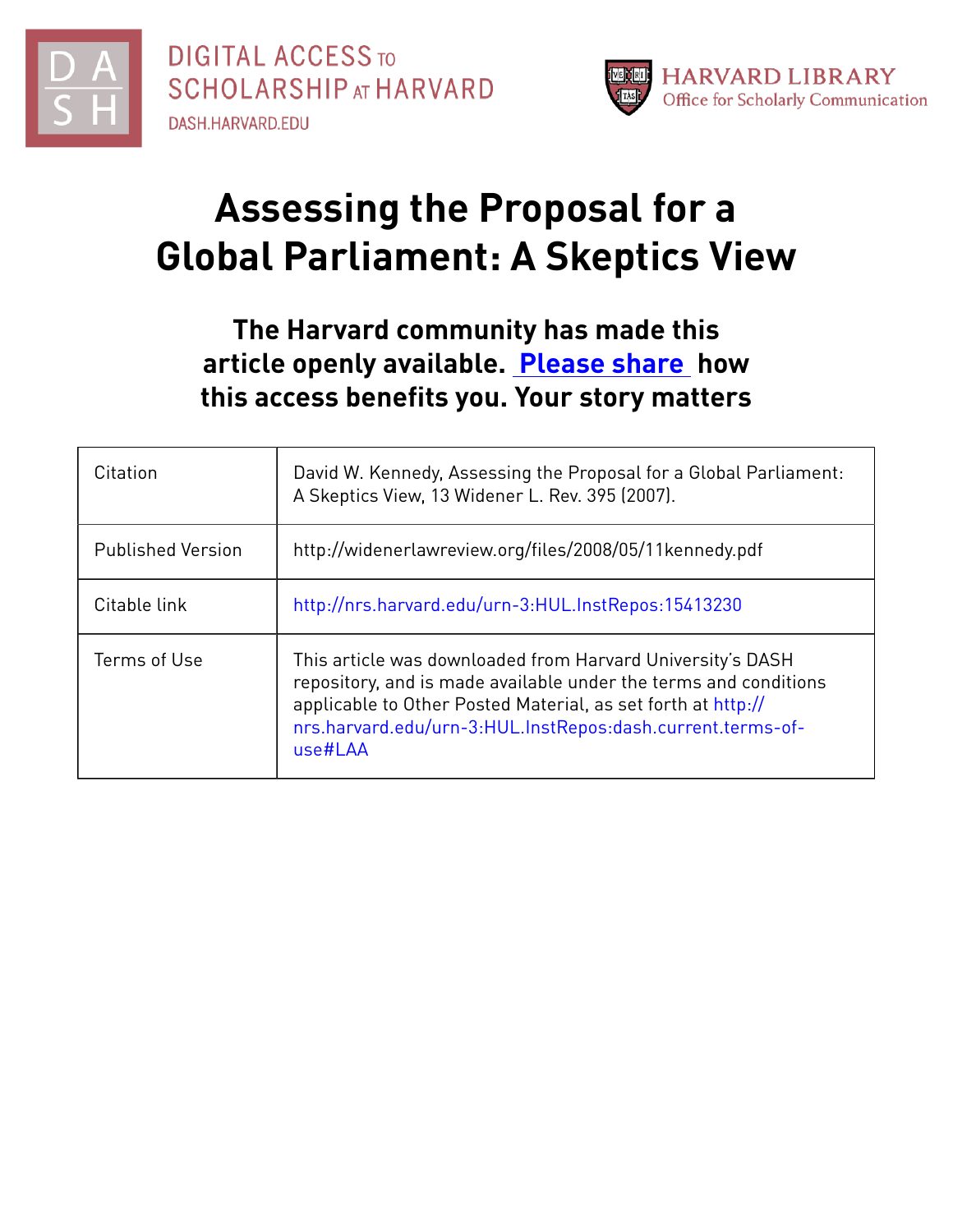## **SPEECH: ASSESSING THE PROPOSAL FOR A GLOBAL PARLIAMENT: A SKEPTICS VIEW**

### DAVID KENNEDY\*

Thank you very much. This is an exciting conference, and I'm thrilled to be here, although I have not been involved in the project of promoting the idea of a global parliament. Nevertheless, I was very moved this morning by Andy Strauss' opening remarks and his jumping off point for the symposium seems to be exactly right. He eloquently voiced the sentiment that our global governance structure is not up to the political challenges of the contemporary world, whether one is thinking of social and economic exclusion, or environmental challenges, or public health challenges, or any number of other issues. The institutional arrangements outside the nation state are simply not up to contesting and remaking the most significant policies and regulations that might have some impact on those problems.

That said, I remain skeptical of the parliamentary idea as the way forward. Not at all because it's unrealistic—to remake the political order, we must sometimes think unrealistically. My worry is that the image of politics embedded in the proposal for a global parliament seems outmoded, even part of the problem.

First, the global parliament project seems to ride on an assumption that our domestic political order *is* up to the challenges of contemporary life, and that its parliamentary form is part of the reason why. As a result, it seems sensible to try to extend what we're doing here to the global level. I am simply more skeptical about our national public capacity, and unpersuaded that the best way to think about our own system is to focus on its parliament. I am certainly not alone in feeling that our national government lacks—think only of Katrina. Of course, we who live in Blue states tend to think Katrina shows the importance of building public capacity, but we forget the equally plausible lesson one might draw—government repeatedly screws everything up, and all you can do is move to a gated community and forget it. This is more than implementation difficulties. The proposals most hotly debated in government often seem wildly out of line with the underlying problem. You can talk about the Kyoto Protocol all you want, but even if it were enacted it would not solve global warming. But it is not simply the disconnect between the threat politicians evoke and the tools they propose to address it. In our own governance system, it seems increasingly difficult to find opportunities to contest or reformulate policies that do influence the order of things.

In part, this seems true because our politics, nationally and internationally, no longer has a center. The decisions which affect the distribution of things are not made in a parliament—they are made in the capillaries of economic

 <sup>\*</sup> David Kennedy is the Manley O. Hudson Professor of Law at Harvard Law School, where he teaches international law, international economic policy, legal theory, law and development, and European Union law.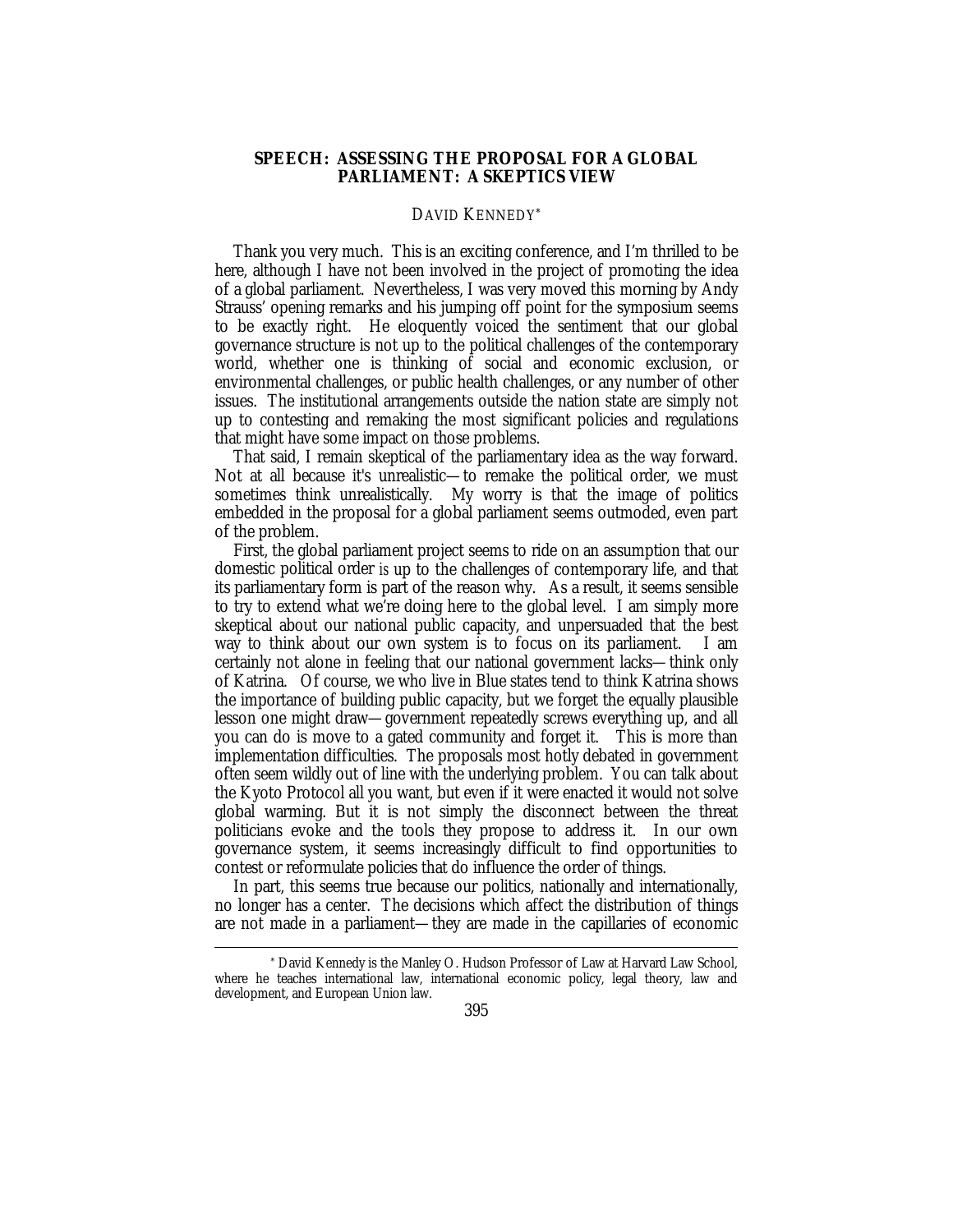and social life, by experts, officials, private actors, and public officials. There is no concentrated point of deliberation condensing contestability and choice. There are the morning talk shows and the mid-western dinner parties and the meetings of lobbyists and regulators. The center of political life is slipping off in a variety of directions.

This was brought home most clearly to me working as a lawyer in the European Union. No matter whom you talked to, they would tell you the decision was someplace else—it was actually the Member States, or it was the Council, or it had been the Commission, or the Working Group, or the Court. This is in part because actors and forces other than governments have become increasingly important—precisely as Richard Falk has insisted here today.

The problem is not that everything is "really" decided by something called "global capital" or some group sitting on Wall Street. The problem is the erosion of the capacity of anybody to make that kind of focused decision—the emergence, if you will, of large and small-scale semi-autonomous systems of a variety of sorts, which we call the "economy" or "globalization" or the media or technocracy. Whatever we call it, the sense that we are increasingly governed by semi-autonomous systems poses a challenge to the form of politics that would find a world parliament, were we to set one up, useful.

It is striking how true this is in our own context, even for something which seems as concentrated as the "war power." We debate whether it is the President or the Congress who makes war—but the reality is far messier. The power to make war is shared among thousands of people and institutions. The Iraq War incubated in the background of a think-tank here and a think-tank there. Of course, in some way, President Bush could have turned the whole thing off, and must have done many small things to get and keep the momentum going, but by the time the decision got to the Security Council or even to President Bush, a great deal of water was already under the bridge. Pulling back would already have costs—the decision, as presented, was already shaped. And this is true for every important political actor, whether a government Minister, an EU Commissioner, or a CEO.

As a result, I'd like to develop a map of governance that would not treat the existing public entities as the units out of which we would aim to build a new global political order. In my picture, the thing that really needs more attention than it's gotten is the work of professionals and experts working in the institutions that operate in the background of public and private life. These are economists, lawyers, marketing people, media people, journalists, academics, professors, but also parents, teachers, and a wide variety of people who are doing things in these semi-autonomous systems where they have roles. These people are not simply giving advice; they are participating in rulership, often with the very clear sensibility that they are doing no such thing. In this, they resemble judges in many respects. A new global politics would need to find a way to awaken these people to the experience of their own judgment as political and contestable.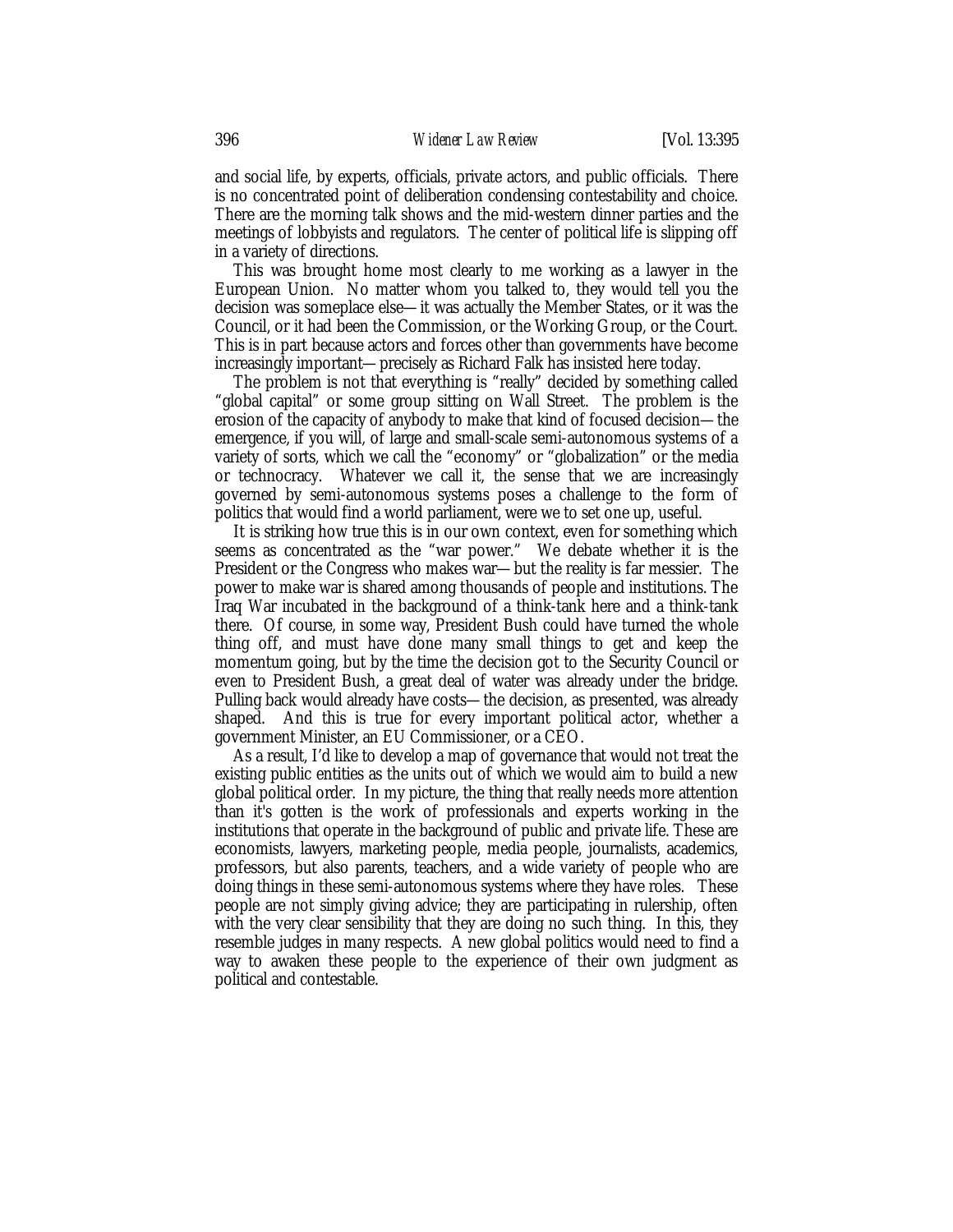The question, for me, is not how we would build a global parliament, but how we would develop international, national, and local politics that would expand public capacities in the face of these encroaching semi-autonomous economic, cultural and other kinds of systems. And my way of thinking about that is not to focus on participation and representation, nor to focus on trying to establish an institutional center. I mean, what, in the end, would a global parliament do? It would adopt uniform legislation. That's what parliaments do. Maybe there would be a mix and match system, of global and local parliamentary activity, like they have in Europe, but in one or another way, a parliament would legislate. But legislation no longer seems able to control the operation of these many semi-autonomous systems. As a mode of governance, legislation is outmoded.

Moreover, the effort to set up a global parliament is, in some sense, constitutional—the parliament would be established by a legal document of some sort. I'm not a constitutional lawyer, but my sense is that the United States Constitution is a pretty poor description of how power is actually constituted in American society. It's interesting as an idealized description of a few institutions, but the forms of political and public life are mostly just not described in the constitution; and one needs to search elsewhere for their description. I suspect much the same would be said about the global constitution establishing a global parliament.

As a result, my own orientation in thinking about building a new politics does not lie in constituting the world anew. My focus is rather quickening the pace and emotional tenor of decisions in the background institutions of life in such a way as to awaken a sense among actors there that they do govern, that they have discretion, that they can act to change their institutional arrangements. The objective would be to multiply the sites at which decisions that effect the distribution of things can be contested. Multiply the sites, rather than condensing them in a center. So, it could be local, could be inside a corporation, it could be inside a church. It's where decisions are taken when these systems focus on expanding the possibility of contesting them.

Secondly, I would aim for heterogeneity of solutions and heterogeneity of approaches and a large degree of experimentation, rather than an improved legislative process. My sense is, we're going to have to build public capacity in small local spaces that will have to defend their public sovereignty against the encroachments of these technical systems, including whatever a new global parliament comes up with. So, I want cities that can experiment with public capacity in the face of the nation as kind of a state's rights argument, but in an open-ended global multiplied system.

And the same for ethics. Rather than aiming for a universal ethics, I would imagine taking a break from the tradition of propounding human rights norms and start over with the idea of expanding the possibilities for dialogue and communication among different ethical systems. We don't need an improved institutional platform upon which self-satisfied global ethicists can speak for the universal against those who must be cast out from the community of the universal. We need heterogeneity, interaction, and ethical pluralism.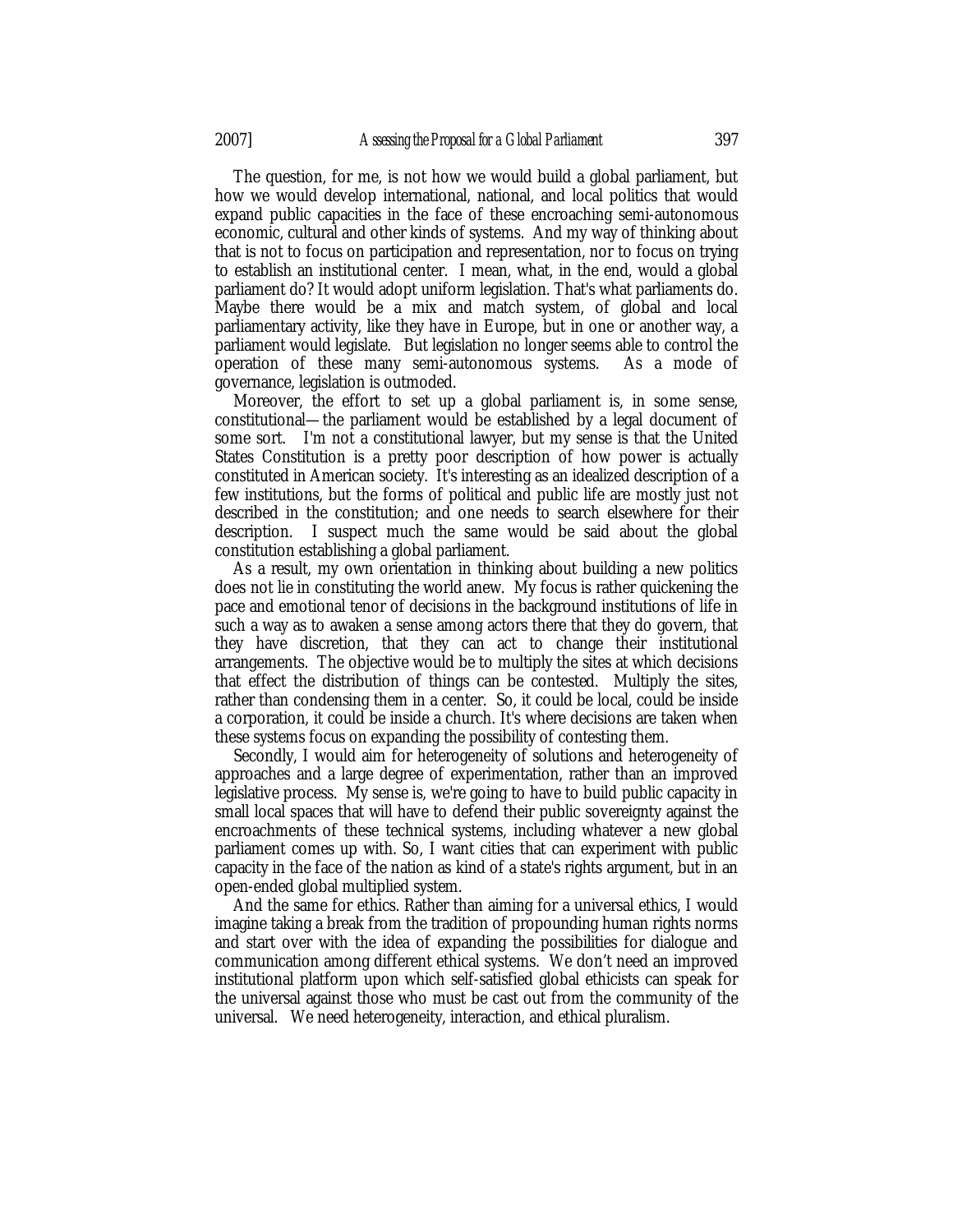#### 398 *Widener Law Review* [Vol. 13:395

One way to think of what I have in mind is an altered posture for people who think of themselves as experts, rather than rulers—opening people up to the human experience of responsible discretion and freedom. An example would be reporters in Iraq who encountered soldiers overcome with remorse after having slaughtered some people, whether insurgents, soldiers, or civilians. Back in their base, they would be counseled back to duty by their chaplains or their officers, who would say it was necessary, it was just. You were ordered to do it, the damage was "collateral." It was all okay. Now this counseling, in the language of legal expertise—proportional, necessary, collateral—is rulership, and it offloads responsibility and dulls the experience of remorse and responsibility. I would prefer soldiers who kill people be left with that experience—that we arrange our expertise to awaken them to that experience, and allow them to fashion their own ethical response.

In institutional terms, one can, of course come up with utopian heuristics alternative to a global parliament. For example, perhaps every person on the globe would be born not only into citizenship and a passport, but also granted a once in your life five-year residence visa for the country of your choice; or in elections everyone gets three votes and can cast them in any election they feel motivated to participate in; or rethinking the United Nations to focus on cocktails of policy rather than uniform solutions; or having "policy juries" of citizens who decide whether or not to drop bombs rather than experts who would consult with them on television and so on. I am not at all sure these would be good ideas—they surely are not politically practical, but as utopian heuristics, they point in a different direction than the idea of a global parliament.

One last point—the proponents of a global parliament stress repeatedly its practicality. They have thought it through, and imagine its creation in a series of small steps. Indeed, the whole thing is done in a tone of modest reform. I must confess it is hard not to hear this at least in part in the key of irony, but still, the intention seems sincere, earnest, pragmatic. For my taste, it is altogether too earnest and practical, actually. I do not think we can build a democratic global public capacity through modest reform.

Looking back, I am afraid my sense is that politics gets remade through much more rupturing historical forces when the rising aspirations of the world's middle classes clash with the elite's inability to address these basic problems. When tension along this fault line becomes strong enough, something will happen. I doubt that whatever blueprints we place on the shelf will then be dusted off for implementation—the people who rupture our political world will build it anew in their own way.

We see some promising revolutionary possibilities out there which might well be forerunners for the energy necessary to remake our global political life—the emergence of left leaders across Latin America, the emergence of tribal nationalism in so many places, the rise of religious fundamentalism, even the Iraq war, as an expression of a revolutionary project of a dissatisfied